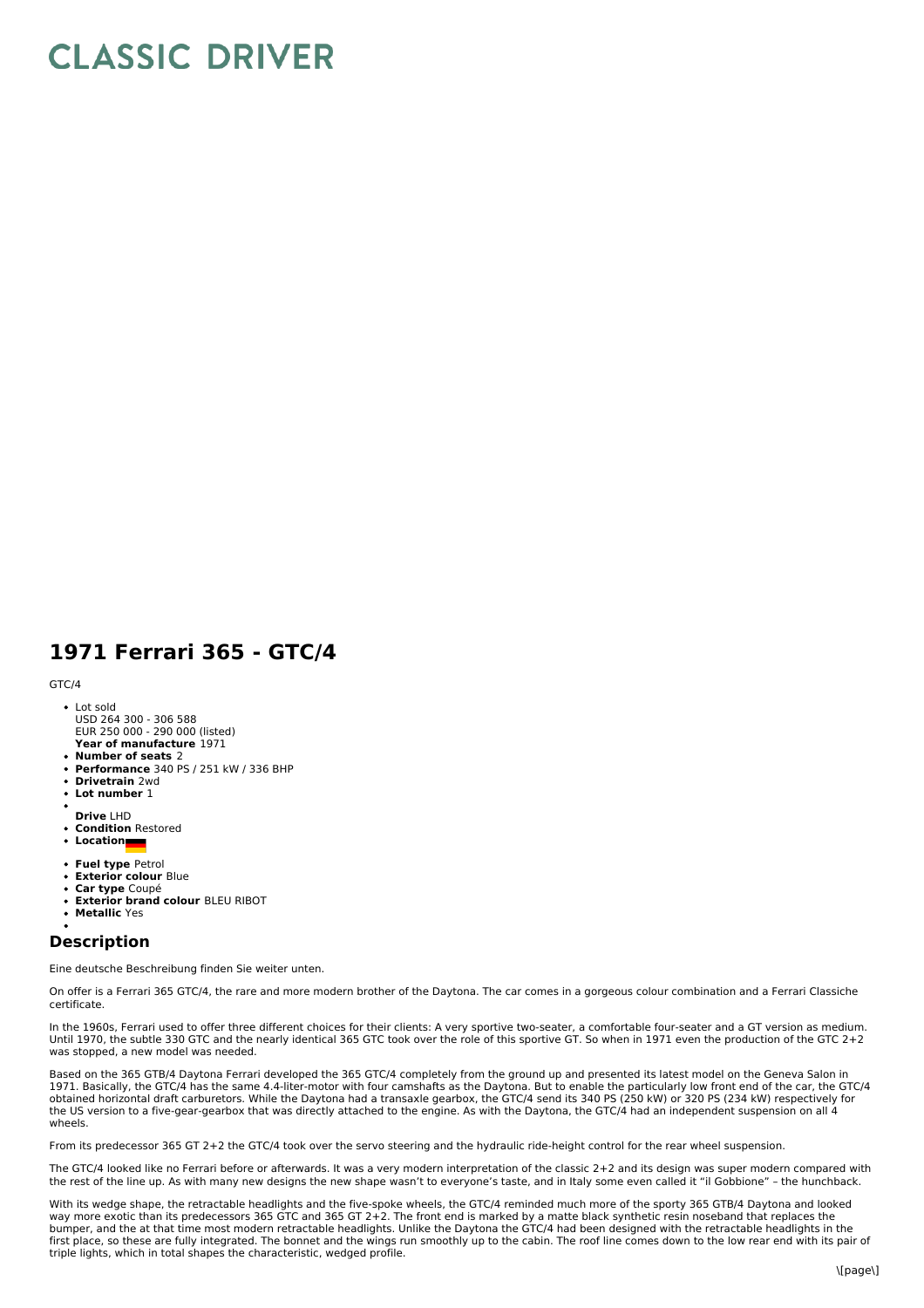Especially the inside of the 365 GTC/4 is very modern and displays a beautiful and at the same time functional interior. "A masterpiece of modern industrial design", praised the test drivers from the US-magazine Road&Track.

One peculiarity of the 365 GTC/4 was the very wide colour palette. Buyers could choose from 48 standard colours. If wanted, every other colour was made available, too. Additionally, ten different options for the interior design were offered, and the GTC/4 was the only Ferrari at this time available with checked upholstery – a nice alternative to the leather interior.

In the first place, the car was designed for the US-market as an extremely fast GT, and it met the tastes. The great visibility and the low effort needed to operate the steering, the gear shift and the brakes were appreciated by the specialized media.

It was available at Auto Becker for 75,091 DM, while the Daytona was listed with 77,533 DM. A Porsche 911 2.7 RS cost less than half. In Switzerland, the 365 GTC/4 was even 3,000 CHF more expensive than the Daytona. Both models sold in roughly equal numbers.

Although it sold well, Ferrari ceased the production of the GTC/4 already one and a half years after its presentation to the advantage of the significantly more conventional successor. This short production time most likely sets the record for all Ferrari series productions and is the reason for the GTC/4's rareness. In<br>1971 and 1972, around 500 exemplars plus three prototypes wer versions concerning the lower performance, the side lights, ignition system and others. 41 cars were delivered to England as right-hand drives, so that a mere 265 exemplars were delivered to Europe and the rest of the world.

The car offered here was delivered to Paris by the French importer Pozzi in December 1971 and firstly registered in February 1972.

The first owner chose the beautiful colour combination of Bleu Ribot over an upholstery in black leather in combination with a blue plaid fabric for the middle part of the seats and the door panels.

Later on, the car was sold to Switzerland. In December 2001, the car was offered at a Bonhams auction in Gstaad and then in 2002 bought by a collector from southern Germany. An expert's report from this time is available, documenting the original condition of the car, apart from an average new paint in dark blue.

In 2007, two collectors and friends from northern Germany bought the GTC/4. In the following two years, they had it comprehensively restored. In 2009, a completely new stainless steel exhaust system including headers was installed (cost: 5,500 Euros). In 2011, the brakes and suspensions were reconditioned,<br>motor and gearbox cleaned and partially painted. New wheel houses w from the existing painting, restored and painted new in the orginal colour. The paint job is documented by the original invoices and numerous photos.

Another 17,000 Euros were invested into further restoration works in the years 2013 to 2015. All these works were executed by a restoration garage in nothern Germany.

All works were rounded off in 2015 with a comprehensive maintenance which cost more than 30,000 Euros, executed by the German partner of Ferrari Classiche, Eberlein in Kassel.

This company thoroughly checked the car when running the Ferrari Classiche examination. The red book with the Ferrari Classiche Certificate is part of the documentation and can be reviewed anytime.

Ferrari Classiche confirmed that the car is painted in its original colour, that the interior is in original condition and that the car, apart from a gearbox that has<br>been replaced, meets the criteria of "matching numbers"

The actual owner bought the car early in 2016 and had a small maintenance done including an oil change. A technical inspection to approve the "H"-marked license plate was successfully absolved and the car is eligible for immediate registration in Germany.

The car is available for an inspection by appointment only in 33415 Verl, Germany. We are happy to show you the car and the documents and have a lift available as well.

Please contact us if you wish to obtain further information.

Angeboten wird ein neu in Frankreich ausgelieferter Ferrari 365 GTC/4 – der seltene und modernere Bruder des Daytonas – in einer sehr schönen Farbkombination und mit Ferrari Classiche Zertifikat.

In den 1960er Jahren bot Ferrari üblicherweise drei verschiedene Fahrzeuglinien an: Einen sehr sportlichen Zweisitzer, einen komfortablen Viersitzer und einen GT als Modell dazwischen. Bis 1970 übernahm der dezente 330 GTC und sein stilistisch fast identischer Nachfolger 365 GTC die Rolle dieses sportlichen GT. Spätestens nachdem aber 1971 auch noch der 365 GT 2+2 eingestellt wurde, musste also ein neues Modell her.

Ferrari entwickelte den 365 GTC/4 auf Basis des 365 GTB/4 Daytonas von Grund auf neu und stellte den 365 GTC/4 auf dem Genfer Automobilsalon 1971 vor. Der GTC/4 verfügt im Prinzip über den gleichen 4,4-Liter-Motor des Daytonas mit vier Nockenwellen. Um die besonders flache Schnauze des Wagens zu ermöglichen, hatte der GTC/4 jedoch einen Flachstromvergaser. Während der Daytona über ein Transaxle-Getriebe verfügte, gab der GTC/4 seine 340 PS (250 kW) bzw. 320 PS (234 kw) in der US-Version an ein direkt am Motor angeflanschtes Fünf-Gang-Getriebe ab. Die Räder sind wie beim Daytona einzeln an Trapezdreieckslenkern aufgehängt.

Von seinem Vorgänger, dem 365 GT 2+2, hat der GTC/4 die Servolenkung und die hydraulische Niveauregulierung für die hintere Radaufhängung übernommen.

Der 365 GTC/4 sah aus wie kein Ferrari vor ihm oder nach ihm. Er war eine sehr moderne Interpretation des klassischen 2+2 und hatte ein sehr modernes Design, gerade auch im Vergleich mit den restlichen Modellen von Ferrari. Wie bei vielen neuen Designansätzen gab es nicht nur Fans der neuen Form, was<br>dem GTC/4 in Italien teilweise auch den Spitznamen "Il Gobbione" – der

Der GTC/4 erinnert optisch mit seiner Keilform, den einfahrbaren Scheinwerfern und den Fünf-Speichen-Rädern deutlich mehr an den 365 GTB/4 Daytona und<br>war wesentlich exotischer als an seine Vorgänger 365 GTC und 365 GT 2+2 schwarzem Gummi, die den Stoßfänger ersetzt, und den damals hochmodernen Klappscheinwerfern. Anders als der Daytona wurde der 365 GTC/4 als erster Ferrari von vornherein mit den Klappscheinwerfern designt, sodass diese komplett integriert waren. Von der Front aus verlaufen Motorhaube und Vorderkotflügel sanft nach hinten zum Fahrgastraum. Die Dachlinie verläuft dann weiter zum flachen Heck mit dem Paar aus Dreifachleuchten, wodurch sich das charakteristische, keilförmige Profil ergibt.

Besonders im Innenraum war der 365 GTC/4 sehr modern und hatte ein ebenso schönes wie funktionales Interieur. "Ein Meisterwerk modernen Industriedesigns" lobten damals die Tester vom US-Magazin Road&Track.

Eine Besonderheit des 365 GTC/4 war seine enorm große Farbpalette. Die Käufer konnten aus 48 Standardfarben wählen. Auf Wunsch wurde der Wagen jedoch auch in jeder anderen Farbe lackiert. Darüber hinaus gab es insgesamt zehn verschiedene Wahlmöglichkeiten für das Interieur und war er der einzige Ferrari seiner Zeit der mit den Karositzen auch eine alternative zum Lederinterieur bot.

In erster Linie war der Wagen als extrem schneller GT für den US-Markt gedacht, wo er auch sehr gut ankam. Auch die sehr gute Rundumsicht sowie der niedrige Kraftaufwand, der beim Lenken, Schalten und Bremsen nötig war, wurden von der Fachpresse gelobt.

Er kostete 1972 bei Auto Becker 75.091 DM, während der Daytona mit 77.533 DM in der Liste stand. Ein Porsche 911 2.7 RS kostete weniger als die Hälfte. In<br>der Schweiz war der 365 GTC/4 sogar 3.000 CHF teurer als der Dayton

Obwohl der Wagen gut verkauft wurde, stellte man bereits 1.5 Jahre nachdem der 365 GTC/4 vorgestellt wurde die Produktion bei Ferrari zugunsten des deutlich konventionelleren Nachfolgers wieder ein. Diese kurze Bauzeit ist bis heute wohl ein Rekord unter allen in Serie gebauten Ferrari und macht ihn so<br>selten. Produziert wurden 1971 und 1972 etwa 500 Exemplare plus 3 einigen Details wie die niedrigere Motorleistung, die Seitenleuchten, Zündanlage etc. von den europäischen Modellen. 41 Fahrzeuge wurden als Rechtslenker<br>nach England verkauft, sodass nur 265 Fahrzeuge in Europa und den Re

Der von uns angebotene Wagen wurde im Dezember 1971 über den französischen Importeur Pozzi in Paris ausgeliefert und im Februar 1972 erstmals zugelassen.

Der Erstbesitzer wählte eine sehr schöne Farbkombination aus Bleu Ribot als Außenfarbe und einer Innenausstattung aus schwarzem Leder mit blauem